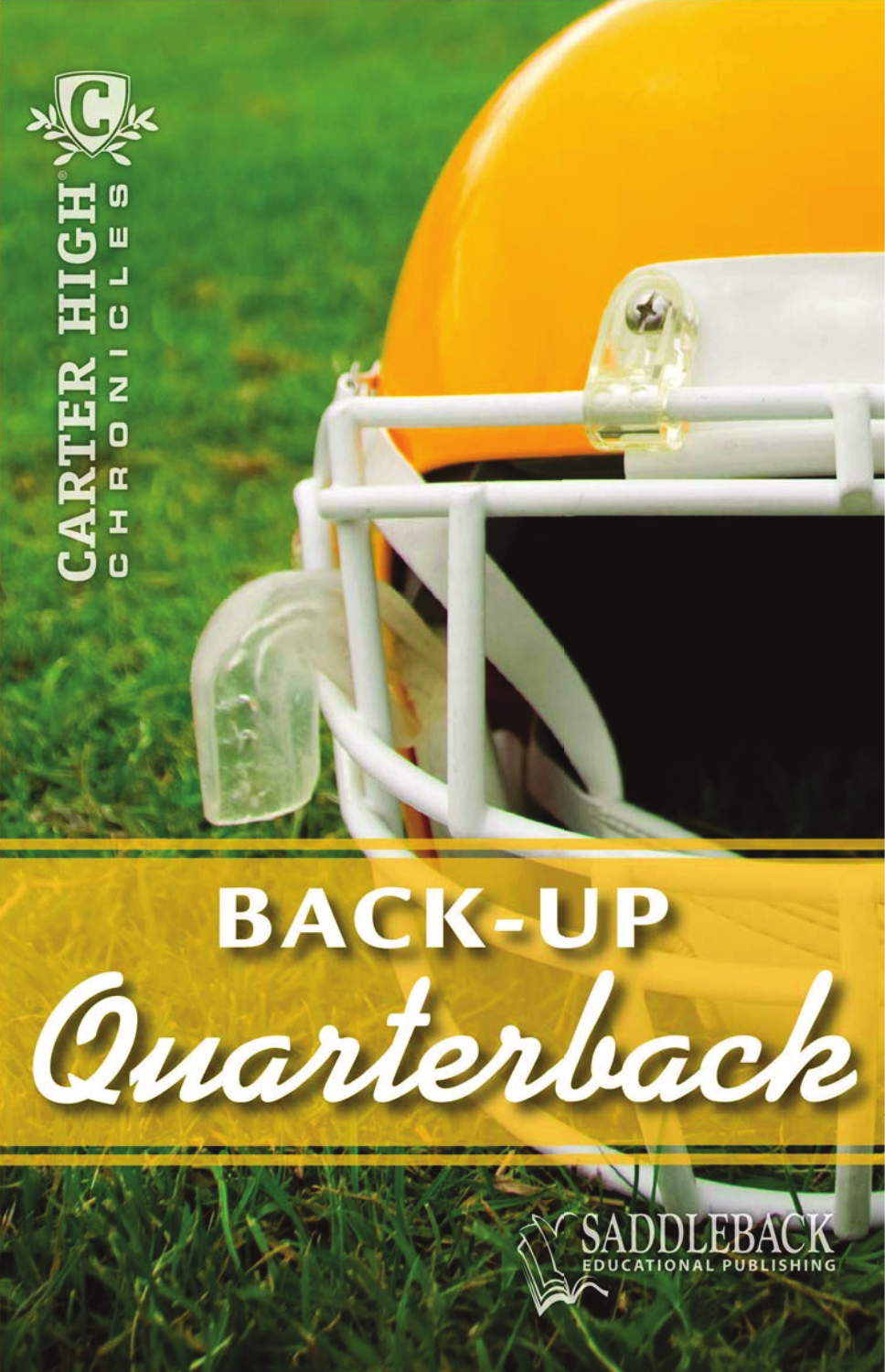

BACK-UP<br>Quarterback

By Eleanor Robins

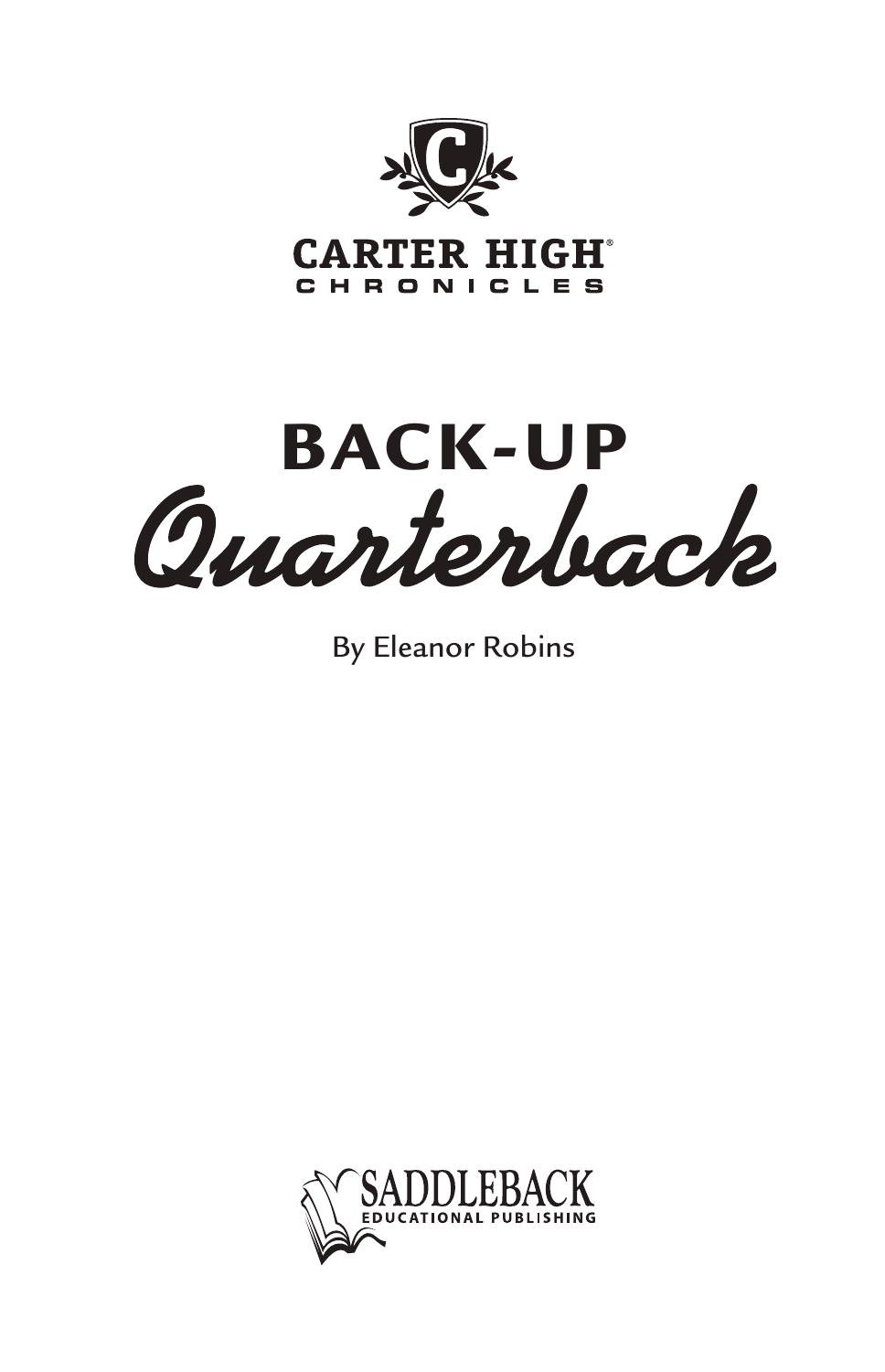

## Back-up Quarterback

The Best Week Ever Boy of Their Dreams Don't Blame Me The Easy Way

The Fastest Runner It Is Not a Date One Date Too Many The Right Kind of Win Too Late



## **Copyright ©2004, 2011 by Saddleback Educational Publishing**

All rights reserved. No part of this book may be reproduced in any form or by any means, electronic or mechanical, including photocopying, recording, scanning, or by any information storage and retrieval system, without the written permission of the publisher. SADDLEBACK EDUCATIONAL PUBLISHING and any associated logos are trademarks and/or registered trademarks of Saddleback Educational Publishing.

ISBN-13: 978-1-61651-303-0 ISBN-10: 1-61651-303-9 eBook: 978-1-60291-951-8

Printed in Malaysia

21 20 19 18 17 8 9 10 11 12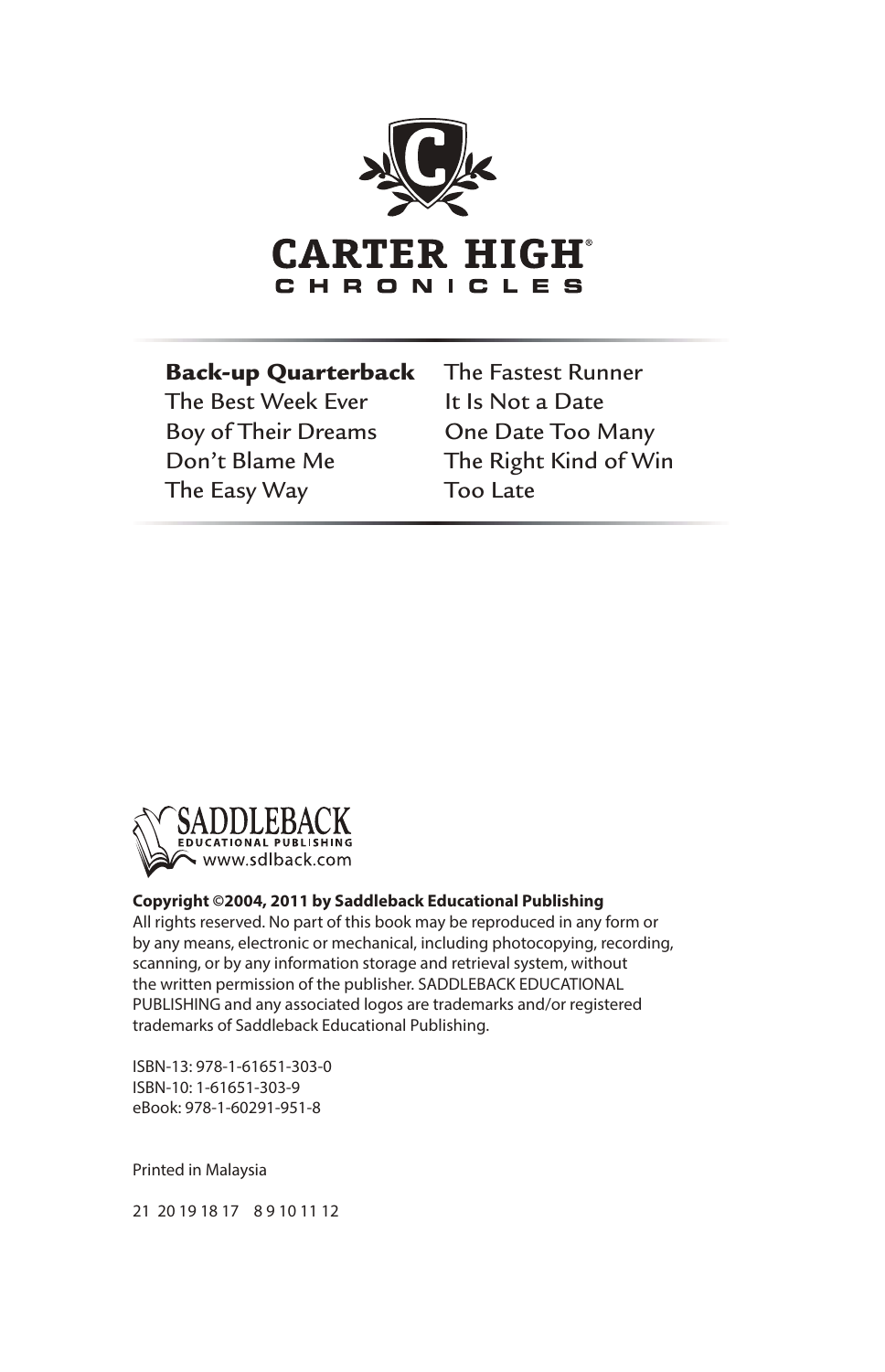*Chapter 1*

Dan was in his front yard. Kirk was there too. Kirk was his best friend.

"What do you want to do?" Dan asked.

"I don't know. What do you want to do?" Kirk asked.

Dan said, "Practice starts next week. I could throw some passes to you."

"OK," Kirk said.

Dan was on the football team. Kirk was on the tennis team. But Kirk also helped the football team.

Dan got his football from the house. Then both boys went to Dan's backyard.

Kirk said, "What are you and Eve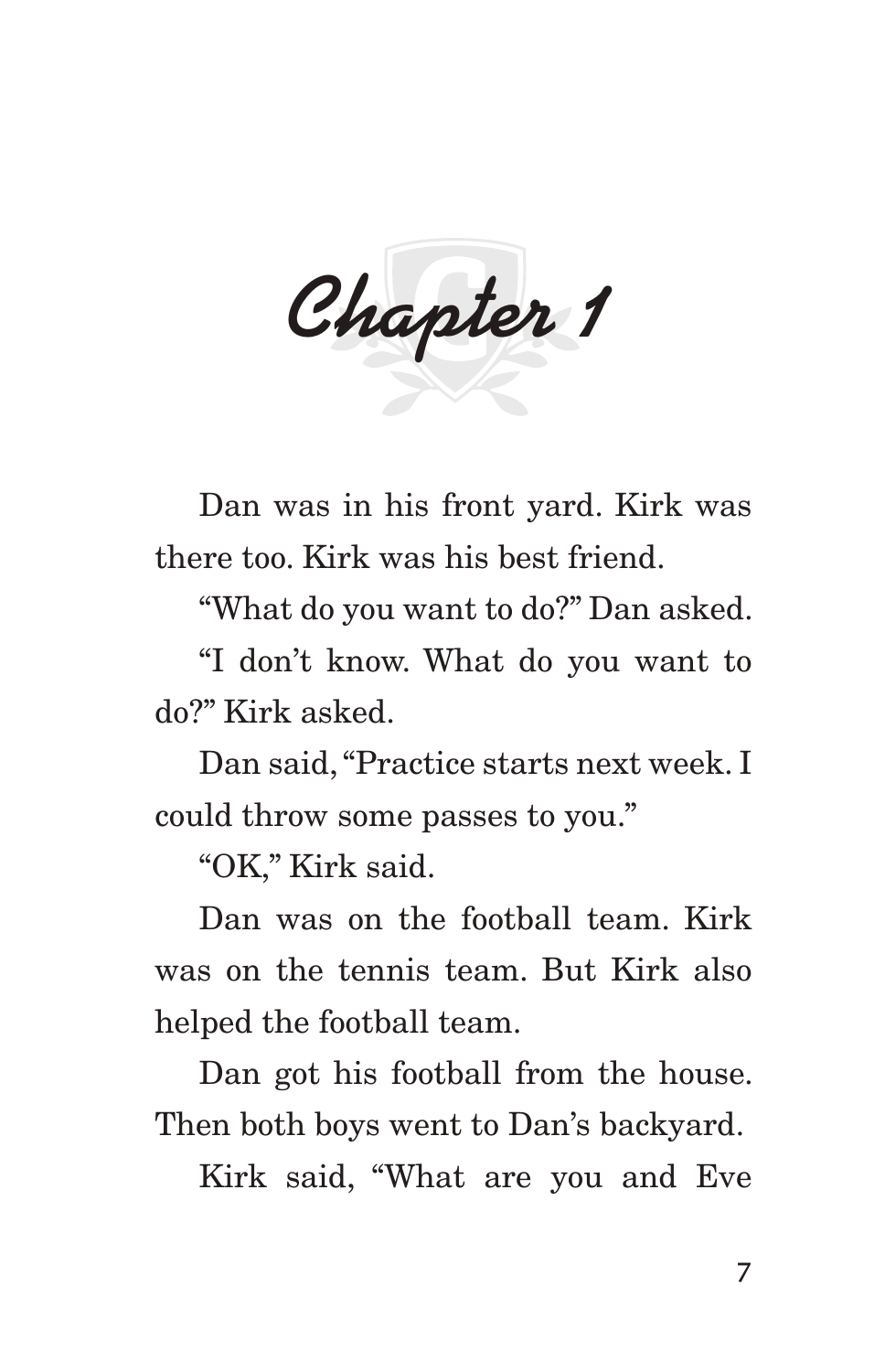going to do this weekend?"

Eve was Dan's girlfriend. They had been dating for almost a year.

Dan said, "We're going to a show. What are you and Claire going to do?"

Claire was Kirk's girlfriend. They had been dating for about two months.

Kirk said, "Claire has to go out of town. She has to go see her grandmother one weekend each month."

The boys threw the ball to each other for a while.

Then Dan said, "What do you think?"

"About what?" Kirk asked.

"Will I be the quarterback this year?" Dan said.

The team would need a new quarterback.

Dan hoped he would be the quarterback. Last year he had been the back-up quarterback.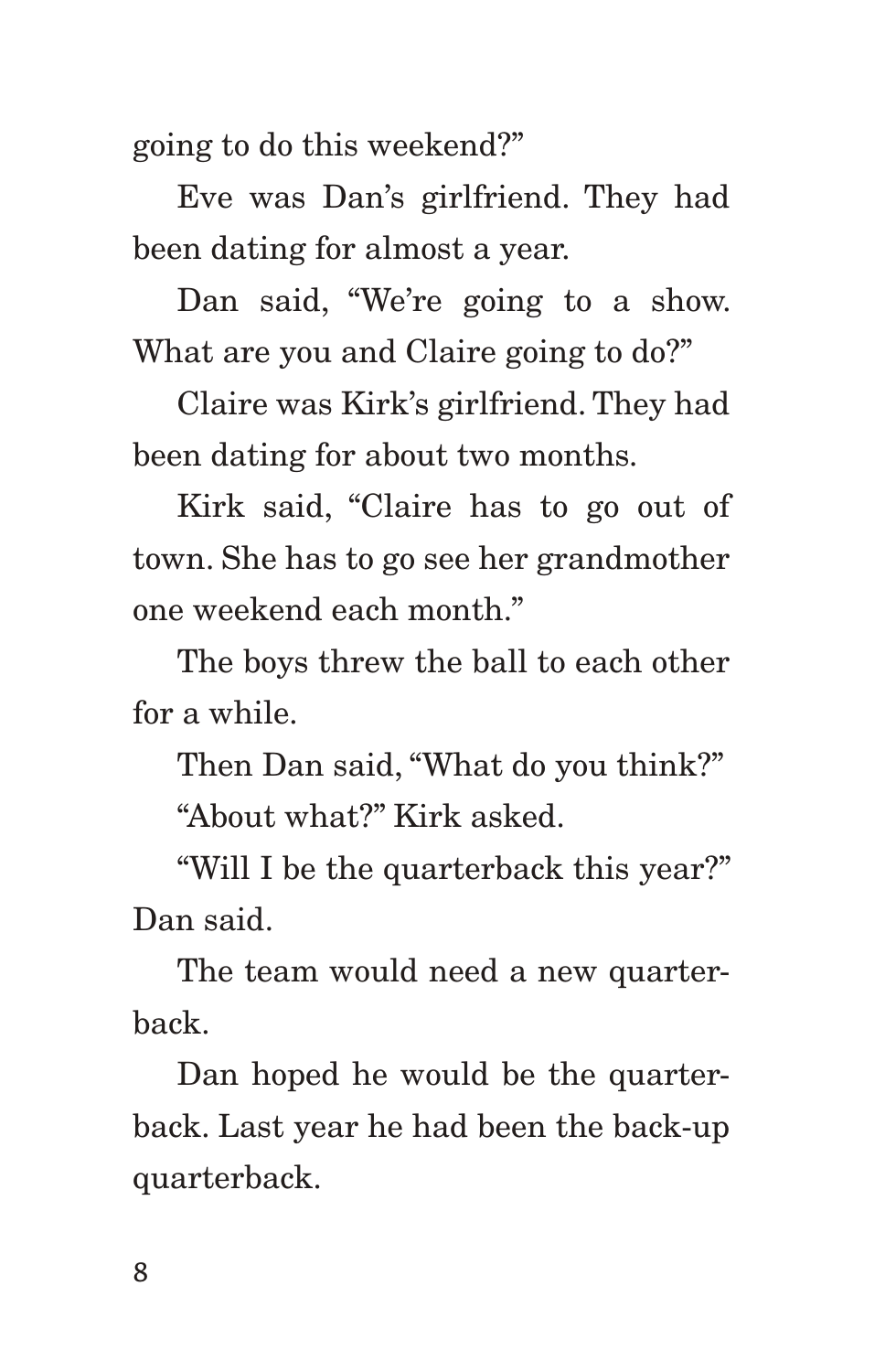Two other boys were going to try out for the job. He and Kirk knew them.

Kirk said, "You should be. You pass better than the other guys. So the coach should pick you."

Dan was sure he would be the quarterback too. He could hardly wait for the season to start.

The boys threw some more passes to each other.

Then Dan said, "Know any news?"

Not much had been going on all week.

"One thing," Kirk said.

"What?" Dan asked.

"A new guy moved in down the street from me. But I haven't met him yet," Kirk said.

"Know anything about him?" Dan asked.

Kirk said, "Yeah. He played on the football team at his other school."